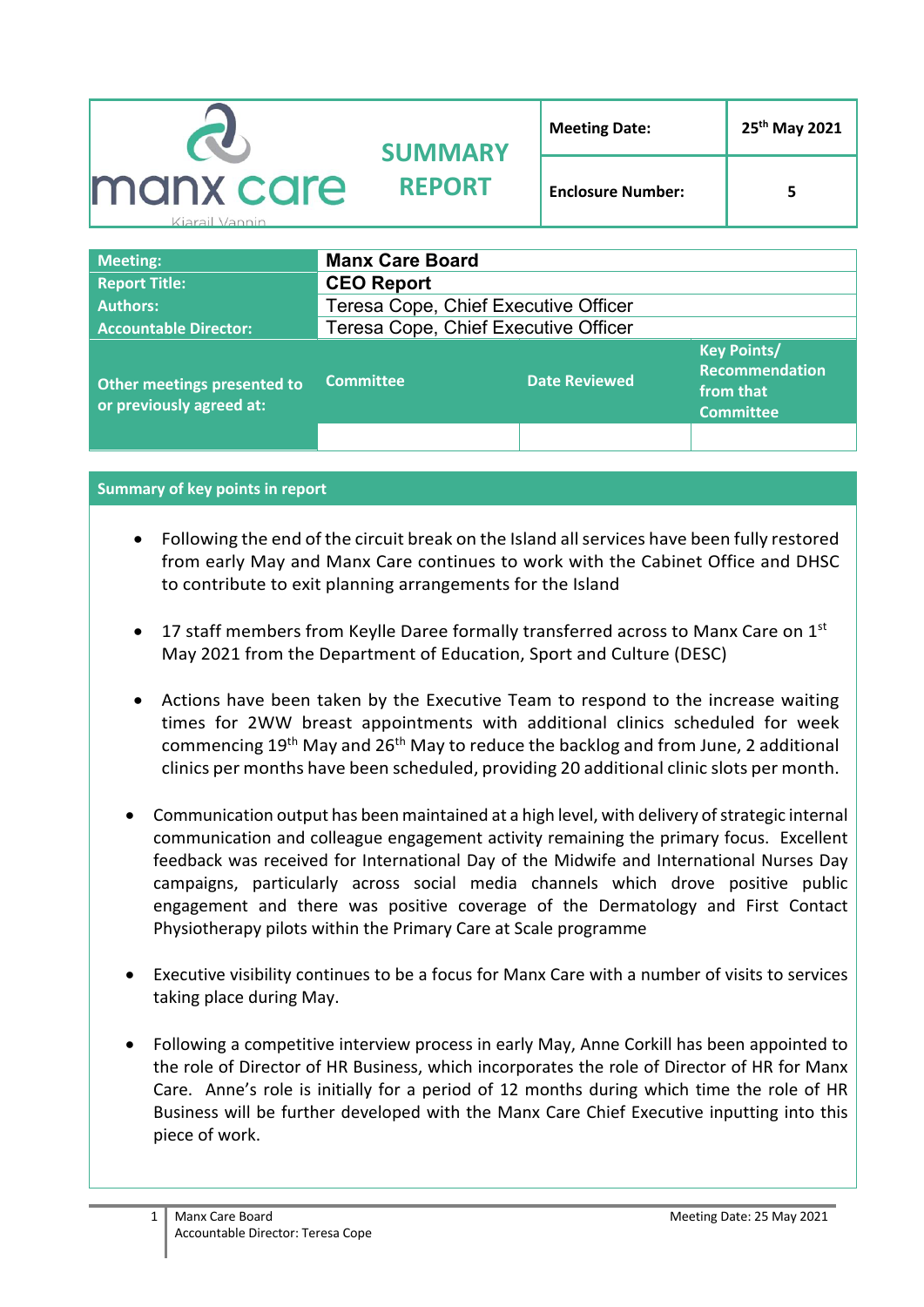| <b>Recommendation for the Committee to consider.</b> |                                                                    |           |   |                    |  |
|------------------------------------------------------|--------------------------------------------------------------------|-----------|---|--------------------|--|
| <b>Consider for Action</b>                           | <b>Approval</b>                                                    | Assurance | X | <b>Information</b> |  |
|                                                      | It is recommended that the Board accept the content of the report. |           |   |                    |  |

| Is this report relevant to compliance with any<br>key standards? YES OR NO |     |                  | <b>State specific standard</b>     |  |
|----------------------------------------------------------------------------|-----|------------------|------------------------------------|--|
| <b>IG Governance Toolkit</b>                                               | No. |                  |                                    |  |
| <b>Others (pls specify)</b>                                                |     |                  |                                    |  |
| <b>Impacts and Implications?</b>                                           |     | <b>YES or NO</b> | If yes, what impact or implication |  |
| <b>Patient Safety and Experience</b>                                       |     | No               |                                    |  |
| <b>Financial (revenue &amp; capital)</b>                                   |     | No               |                                    |  |
| <b>OD/Workforce including H&amp;S</b>                                      |     | No               |                                    |  |
| <b>Equality, Diversity &amp; Inclusion</b>                                 |     | No               |                                    |  |
| <b>Legal</b>                                                               |     | No               |                                    |  |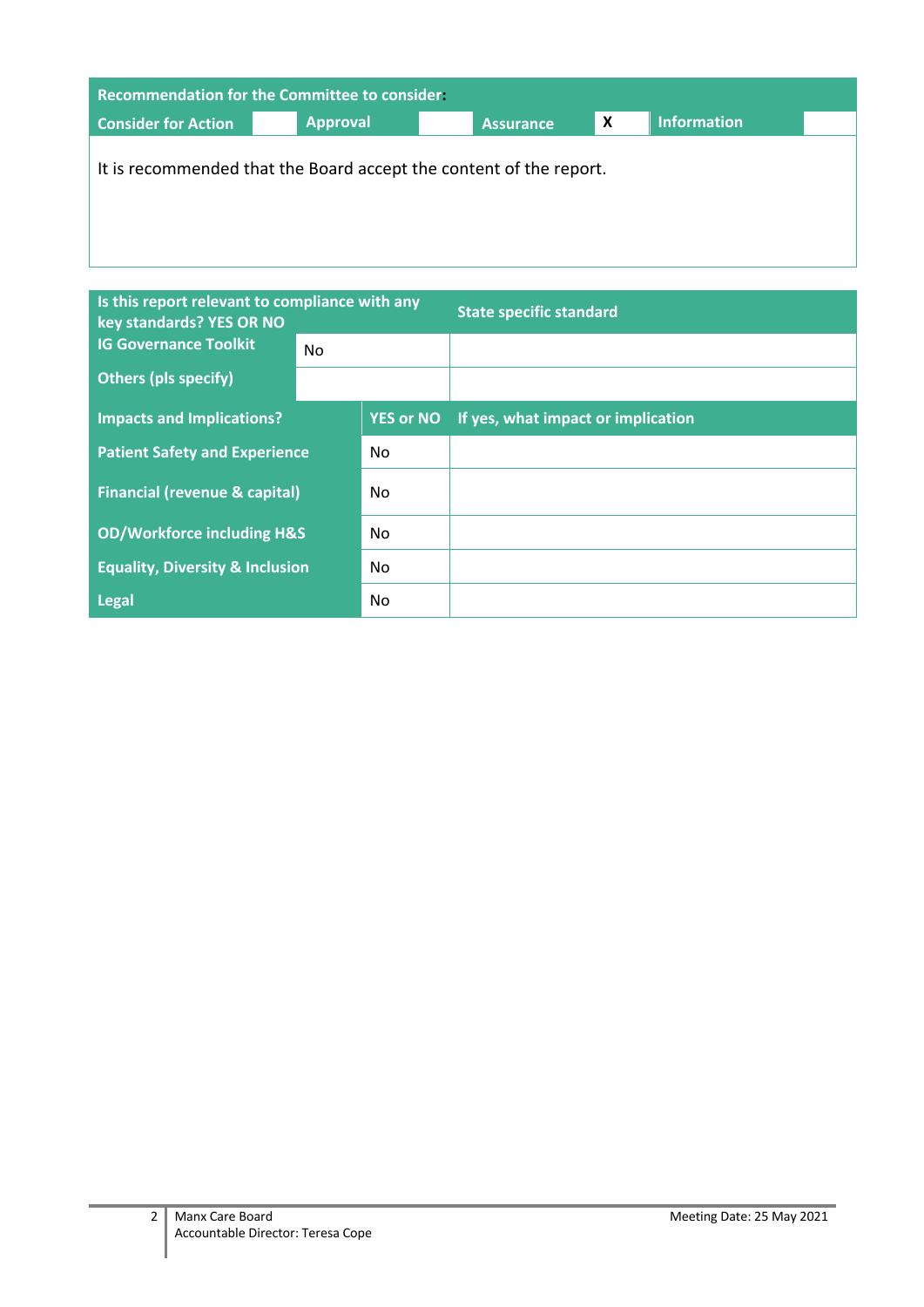#### **Section 1: Purpose and Introduction**

#### **Background**

1.1 This report updates the Manx Care Board on activities undertaken by the Chief Executive Officer and draws the Board's attention to any issues of significance or interest. The report is accompanied by the CEO Horizon Scan which provide a summary of key activities in each of the Manx Care Operational Care Groups, Corporate Departments, the Department and Health and Social Care (DHSC), wider Isle of Man Government and UK Health and Care Services. The Horizon Scan will be prepared monthly led by the CEO and will form part of the communication cascade across the organisation.

#### **Section 2: Operational Updates**

- 2.1 Focus has maintained during May on the continued restoration and services across Manx Care following the end of the circuit break on the Island with all services full restored from early May. The Personal Protection Equipment requirement for each service area has been kept under regular review by the Infection Prevention and Control Team, overseen by the Director of Nursing.
- 2.2 Manx Care continues to work with the Cabinet Office and DHSC to contribute to exit planning arrangements for the Island and respond to the scenario modelling undertaken in conjunction with Warwick University. Consequently, Manx Care is currently updating it's Covid escalation plans which will be submitted to the Executive Management Committee for sign off at the end of June.
- 2.3 17 staff members from Keylle Daree formally transferred across to Manx Care on 1st May 2021 from the Department of Education, Sport and Culture (DESC). The Director of Nursing and I have met with members of the team to welcome them to Manx Care.
- 2.4 During the circuit break the waiting times for 2 week wait (2WW) breast appointment has deteriorated due to staffing resources with waiting times reaching up to 5 weeks for some patients. Additional clinics have been scheduled for week commencing 19<sup>th</sup> May and 26th May to reduce the backlog and from June, 2 additional clinics per month have been scheduled, providing 20 additional clinic slots per month which will enable the 2WW to be achieved. Manx Care has approved the funding for an additional Breast Radiologist and this post is currently with the Royal College of Radiologists for approval.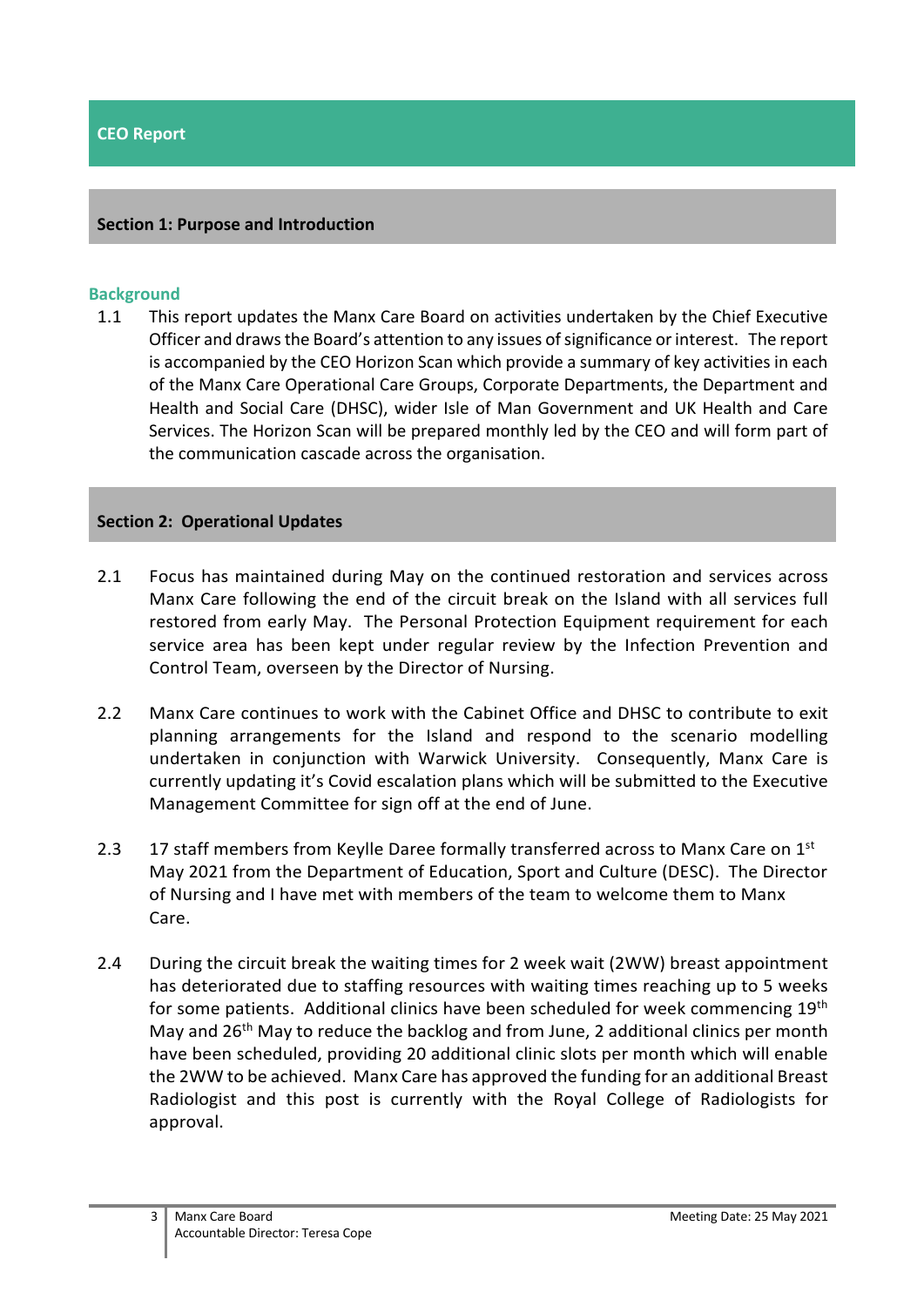### **Section 3: Communication and Engagement**

3.1 Communication output has been maintained at a high level, with delivery of strategic internal communication and colleague engagement activity remaining the primary focus. Media query, external communication, social media and digital/graphic design support continues to be provided by Cabinet Office until Manx Care communication resourcing is completed. Communication planning and execution is being performed at a strategic level and linked back to objectives outlined in the Required Outcomes Framework. Feedback around communication delivery continues to be positive

### **Key highlights**

- Excellent feedback for International Day of the Midwife and International Nurses Day campaigns, particularly across social media channels which drove positive public engagement
- Communication operating rhythm baseline now established which can be built on once resourcing is completed – this includes the fortnightly Chairman's Blog, CEO Blog and Guest Blog on alternate weekly rotation, fortnightly Let's Connect sessions and ad-hoc communications as required. A monthly Workforce & Culture update is in plan.
- Positive feedback for Let's Connect sessions, and evidence that content is being shared across CARE Groups post-call for colleagues unable to attend.
- Better and more effective distribution of communication across Manx Care increased flow of important information, but with content being shared to appropriate audience groups for onward transmission rather than the previous 'broad brush' approach to all colleagues .
- Positive coverage of the Dermatology and First Contact Physiotherapy pilots within the Primary Care at Scale programme; a large pipeline of positive news stories exists

# **Key challenges**

- Resource and capacity the ability to deliver more, and quickly, is challenging due to limited resource and capacity; this results in an inability to proactively instigate strategic conversations and planning at the level required due to focus on operational delivery. A revised resource plan has been reviewed by the Director of Finance and the Chief Executive this will be put forward for approval.
- There was unfortunate Social Media troll attack on Manx Care and the Chief Executive. This issue has been raised with Government Corporate Communications for monitoring, and action will be taken as appropriate.
- There remains some legacy issues from the 'Establish Manx Care' programme continue which still require resolving particularly linked to the development and roll-out of the Manx Care brand. These are being addressed.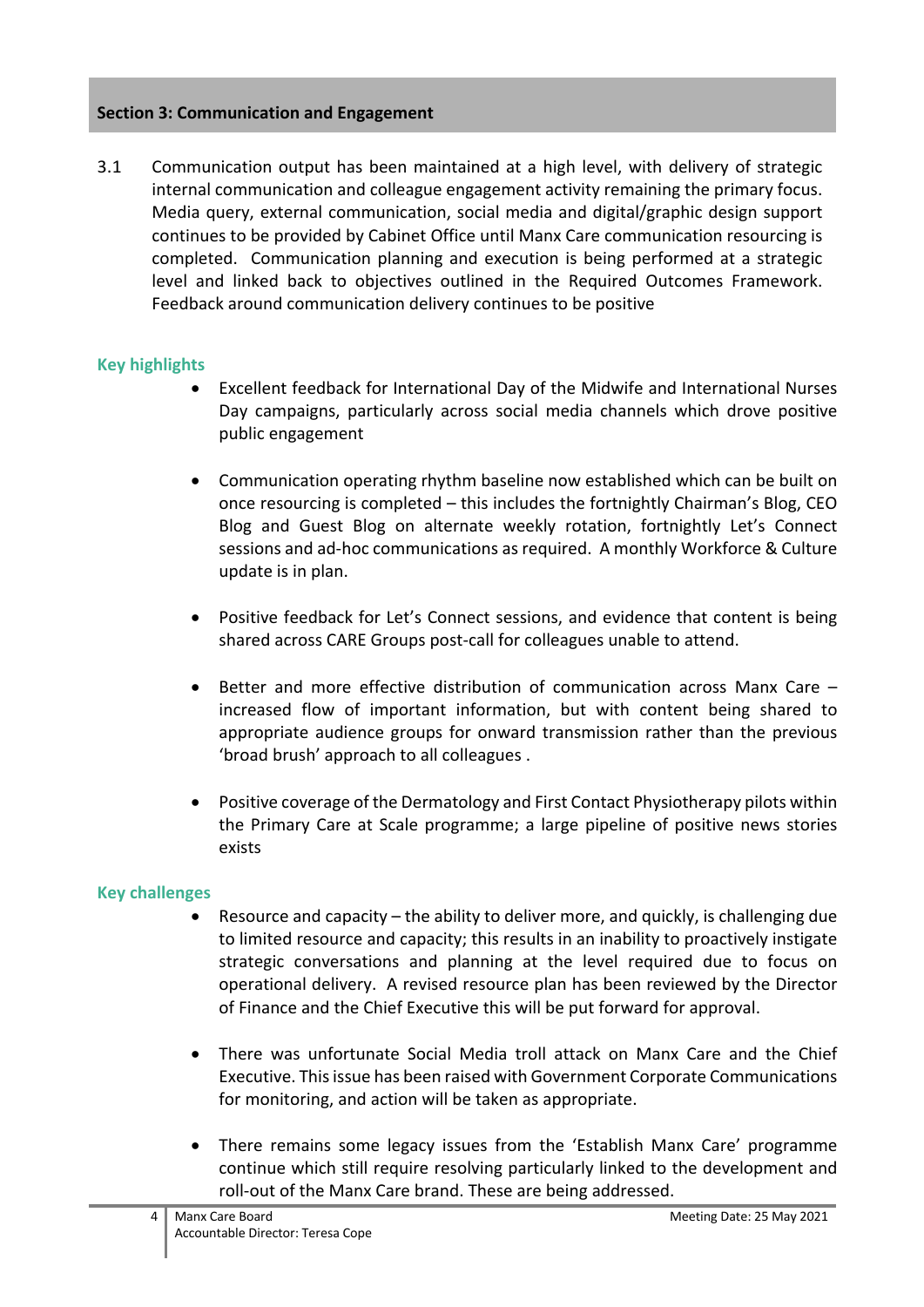## **Section 4: Service Visits and Partnership Working**

4.1 Over the last month I have had the great pleasure of visiting a number of Services;

On 21 April I visited the Women's, Children's and Families Care Group and met a number of their senior team and visited the Children's Ward, Neonatal Unit, Ward 4 and Maternity Services. I saw great pride and energy across services with clear plans in place to further improves services.

- 4.2 On Wednesday 12 May I visited Tall Trees Learning Disability Services and Southlands Residential Home and Day Services. Tall Trees is a purpose built, well designed environment providing day services and recently hosted the Vaccination Hub for Learning Disability service users. On site there is also the shop and café which are open to members of the public. It was lovely meeting a number of the staff and service users during my visit and see the wide range of activities available to service users.
- 4.3 On Friday 14 May the Executive Director of Social Care, Executive Medical Director and I visited a number of Children Social Care Service locations.

This included the Cronk Sollyish, the Secure Care facility, which is run by St Christopher Charity. The unit is commissioned by Manx Care to provide 3 secure placements for young people with maximum capacity for up to 7 young people.

We also visited a Centre for Care Leavers which is also run by St. Christopher, and met a number of Personal Advisors and Link Workers who support the young people from the age of 15 as they transition to independence. The team highlighted the difficulties with sourcing good quality accommodation for young people on the Island as one of the main challenges they face.

We also visited a supervised Contact Centre and Family Support Service in Douglas which is delivered by Family Action on behalf of Manx Care.

We ended our visit with a visit to Close Illiam, one of the smaller Children's Homes on the Island, which is also run by St. Christopher.

4.4 On Tues 18 May I had the great pleasure of shadowing Maz Gadsby, Social Work Assistant and Anna Johnstone, Specialist Health Visitor for Vulnerable Adults, for the morning and joining them on their scheduled visits.

### **Section 5: Key Appointments**

5.1 Following a competitive interview process in early May, Anne Corkill has been appointed to the role of Director of HR Business, which incorporates the role of Director of HR for Manx Care. Anne replaces Clare Conie as the HR Director of the Manx Care Board as Clare takes up her new role as Executive Director of OHR. Anne's role is initially for a period of